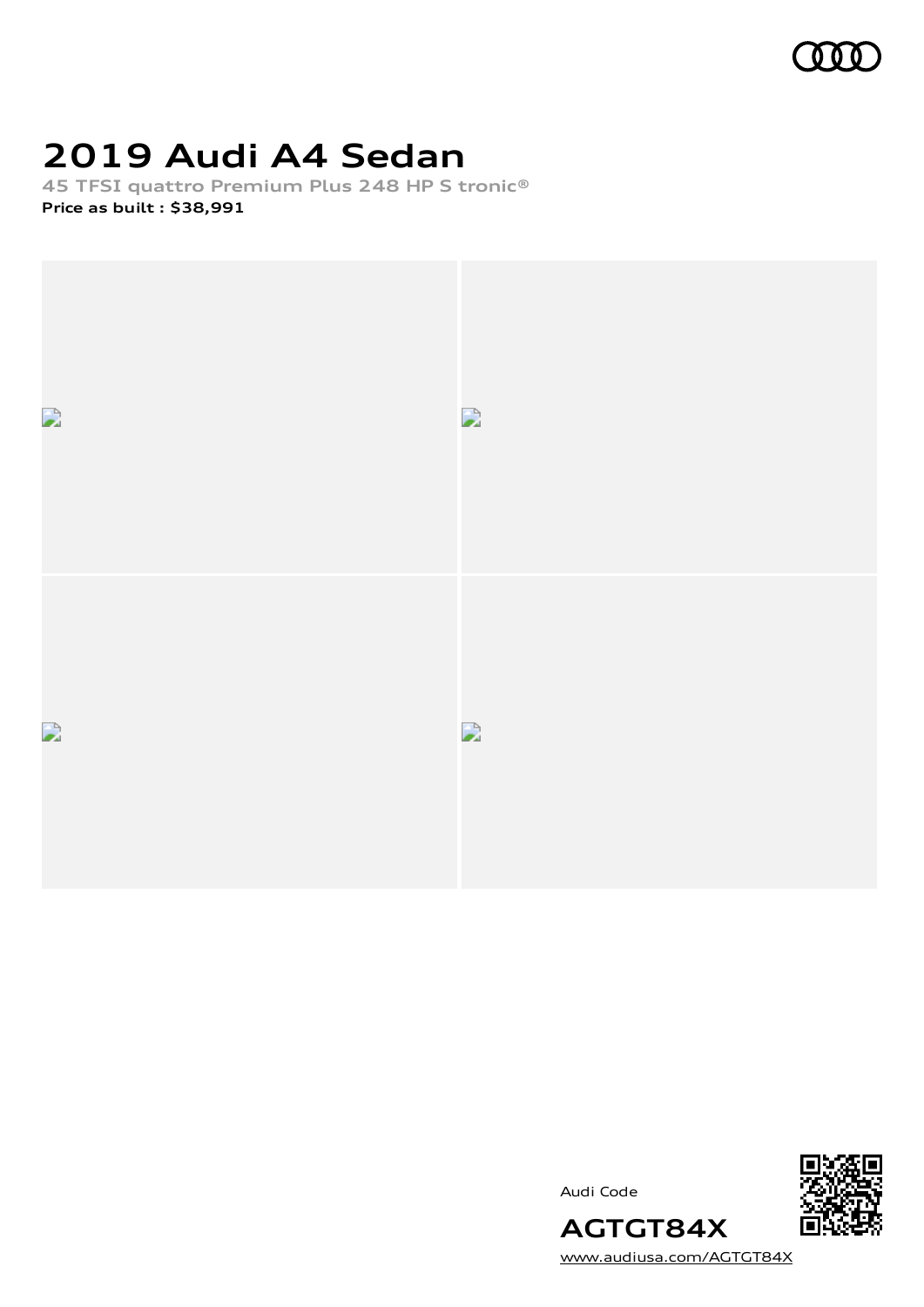## **Summary**

#### **Audi 2019 Audi A4 Sedan** 45 TFSI quattro Premium Plus 248 HP S tronic®

**Price as buil[t](#page-7-0)** \$38,991

## **Exterior colour**

Glacier White metallic

## $\overline{\phantom{a}}$

### **Further Information**

|                 | N٥          |
|-----------------|-------------|
| Mileage         | 7,229 miles |
| Type of vehicle | Used car    |

**Warranty**

### **Interior colour**

| Seats     | Atlas Beige              |
|-----------|--------------------------|
| Dashboard | Granite Gray/Atlas Beige |
| Carpet    | Granite Gray             |
| Headliner | Atlas Beige              |

#### **Audi Code** AGTGT84X

**Your configuration on www.audiusa.com** [www.audiusa.com/AGTGT84X](https://www.audiusa.com/AGTGT84X)

**Commission number** 6edce0b30a0e0971237a

### **Technical Specifications**

| Engine type                  | 2.0-liter four-cylinder                       |
|------------------------------|-----------------------------------------------|
| stroke                       | Displacement/Bore and 1,984/82.5 x 92.8 cc/mm |
| Torque                       | 273 lb-ft@rpm                                 |
| Top track speed              | 130 mph mph                                   |
| Acceleration (0 - 60<br>mph) | 5.6 seconds seconds                           |
| Recommended fuel             | Premium                                       |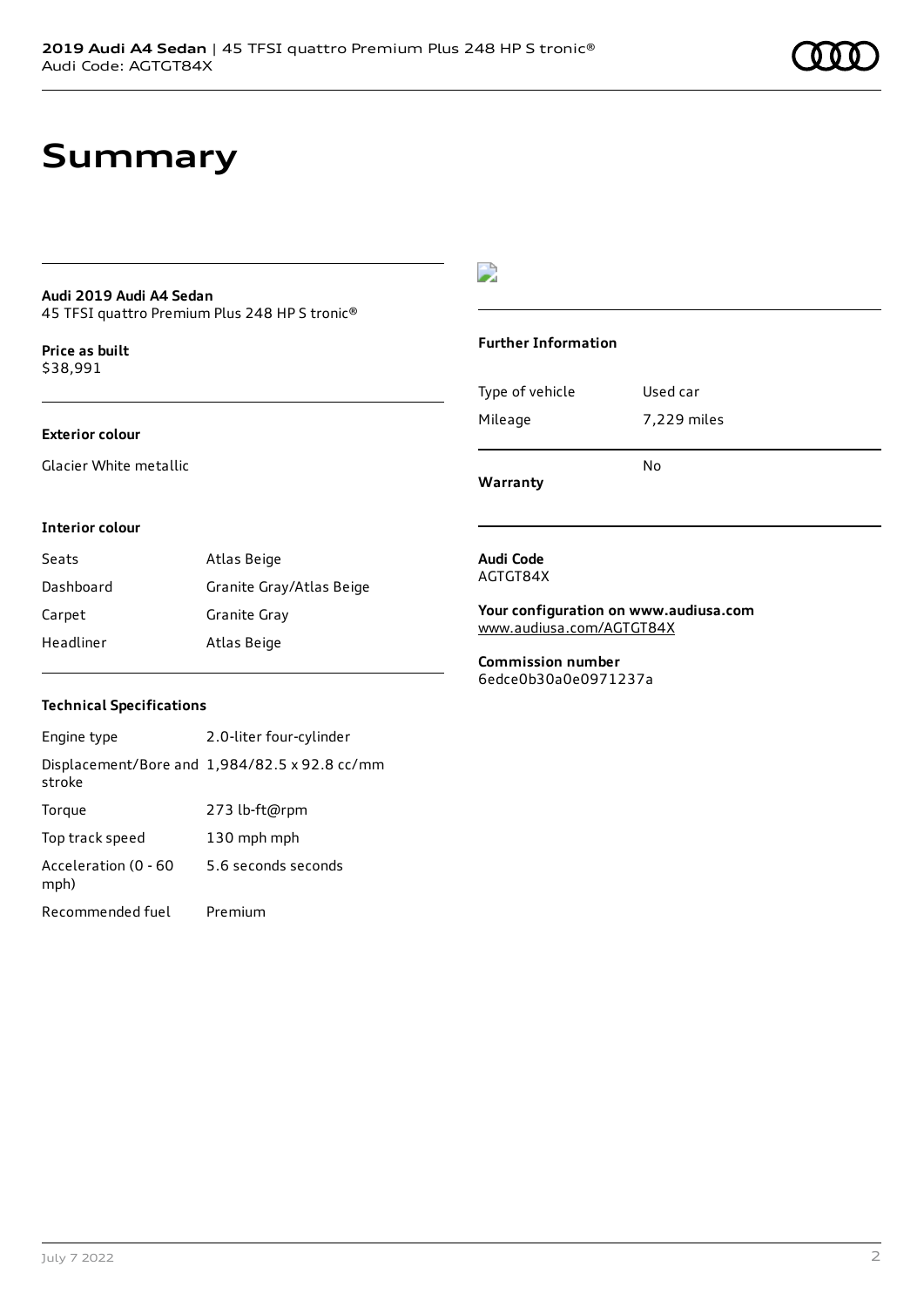

# **Standard features**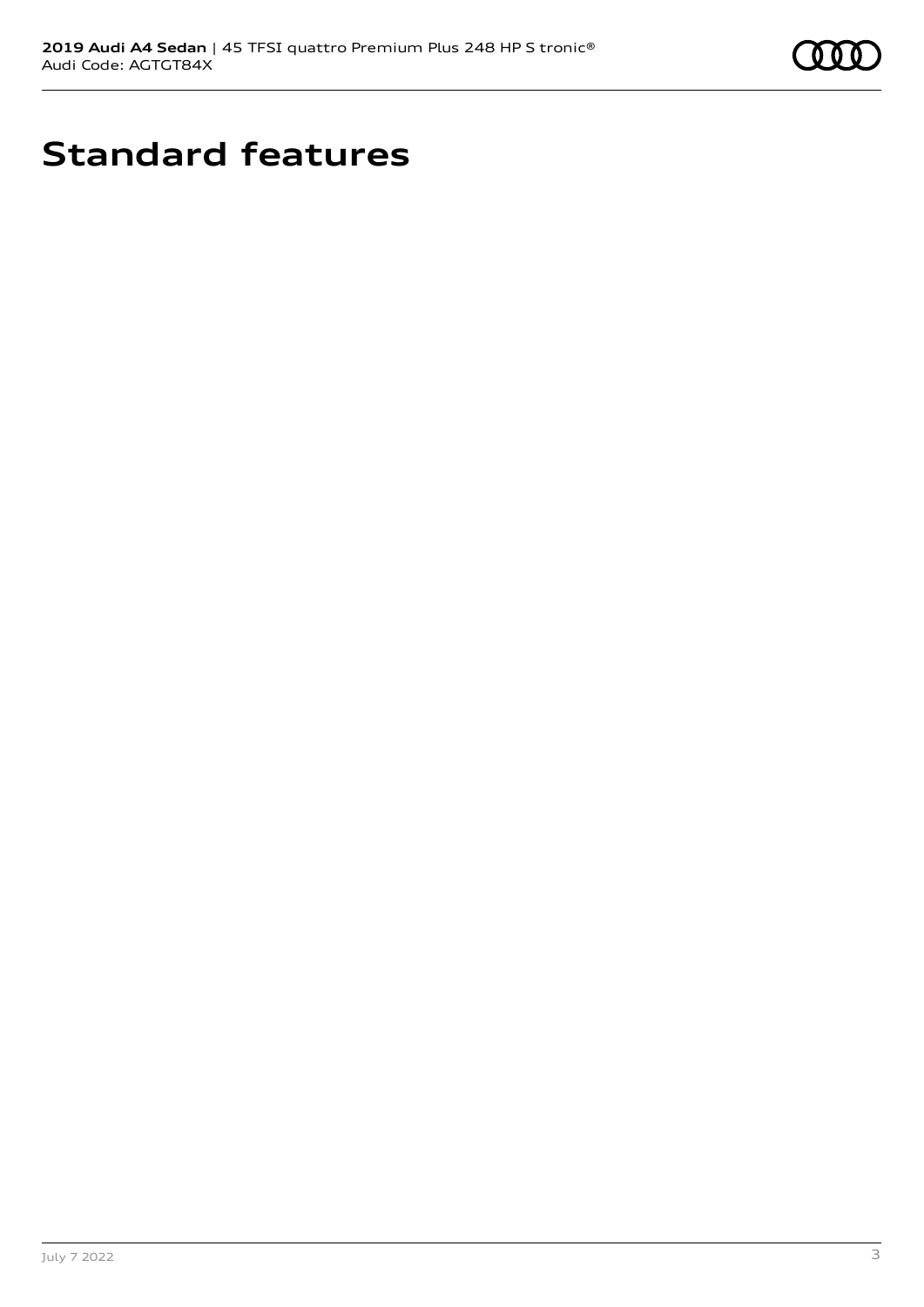## **Dealer remarks**

Audi Beaverton has been serving the Portland area since 1980. Our family of enthusiasts welcomes you to the oldest, most-awarded Audi dealership in Oregon offering unmatched amenities and service.

Certified.

CARFAX One-Owner.

Priced below KBB Fair Purchase Price!

Audi Beaverton offers this 2019 Glacier White Metallic Audi A4 2.0T Premium Plus AWD. It is well equipped and includes these features and benefits: 18" Wheel Package (Wheels: 18" 10-Spoke-V Design), Convenience Package (Alarm System w/Motion Sensor, Audi Advanced Key, Audi Pre Sense Rear, Audi Side Assist w/Rear Cross Traffic Assist, Auto-Dimming Exterior Mirrors, Memory for Driver's Seat, and SiriusXM Satellite Radio), Premium Plus Package (Audi Connect PRIME & PLUS, Audi MMI Navigation Plus w/MMI Touch, Audi Virtual Cockpit, Leatherette Covered Center Console & Door Armrests, LED Headlights, Parking System Plus, and Power Folding Exterior Mirrors), Audi Certified pre-owned Certified, 7-Speed Automatic S tronic, quattro, Atlas Beige/Gray Leather, Audi Beam-Rings, 10 Speakers, 4-Wheel Disc Brakes, ABS brakes, Air Conditioning, Alloy wheels, AM/FM radio, Antiwhiplash front head restraints, Audi smartphone interface (Apple CarPlay/Android Auto), Auto-dimming Rear-View mirror, Automatic temperature control, Brake assist, Bumpers: body-color, Compass, Delay-off headlights, Driver door bin, Driver vanity mirror, Dual front impact airbags, Dual front side impact airbags, Electronic Stability Control, Emergency communication system: Audi connect CARE, Exterior Parking Camera Rear, Four wheel independent suspension, Front anti-roll bar, Front Bucket Seats, Front Center Armrest, Front dual zone A/C, Front fog lights, Front reading lights, Garage door transmitter: HomeLink, Genuine wood console insert, Genuine wood dashboard insert, Genuine wood door panel insert, Heated door mirrors, Heated Front Bucket Seats, Heated front seats, High intensity discharge headlights: Xenon plus, Illuminated entry, Knee airbag, Leather Seating Surfaces, Leather Shift Knob, Leather steering wheel, Low tire pressure warning, Occupant sensing airbag, Outside temperature display, Overhead airbag, Overhead console, Panic alarm, Passenger door bin, Passenger vanity mirror, Power door mirrors, Power driver seat, Power moonroof, Power passenger seat, Power steering, Power windows, Radio data system, Radio: Audi Sound System, Rain sensing wipers, Rear air conditioning, Rear anti-roll bar, Rear fog lights, Rear reading lights, Rear seat center armrest, Rear window defroster, Remote CD player, Remote keyless entry, Speed control, Speed-sensing steering, Speed-Sensitive Wipers, Split folding rear seat, Steering wheel mounted audio controls, Tachometer, Telescoping steering wheel, Tilt steering wheel, Traction control, Trip computer, Turn signal indicator mirrors, Variably intermittent wipers, and Wheels: 17" 5-Arm Design. Bluetooth, 7-Speed Automatic S tronic, quattro, Atlas Beige/Gray Leather, 18" Wheel Package, Alarm System w/Motion Sensor, Audi Advanced Key, Audi Beam-Rings, Audi Connect PRIME & PLUS, Audi MMI Navigation Plus w/MMI Touch, Audi Pre Sense Rear, Audi Side Assist w/Rear Cross Traffic Assist, Audi Virtual Cockpit, Auto-Dimming Exterior Mirrors, Convenience Package, Leatherette Covered Center Console & Door Armrests, LED Headlights, Memory for Driver's Seat, Parking System Plus, Power Folding Exterior Mirrors, Prem...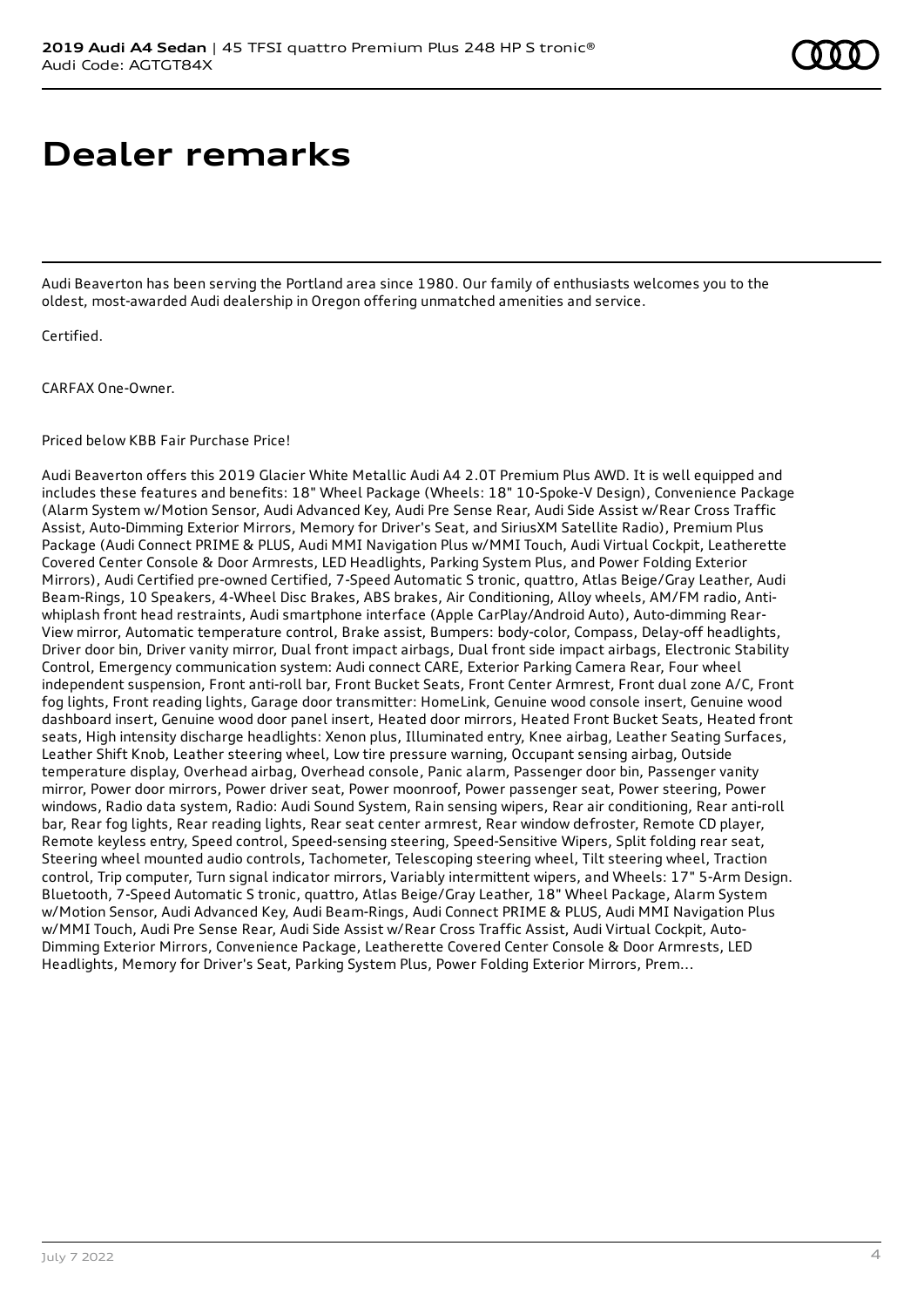## **Technical Specifications**

## **(1/2)**

### **Engineering | Performance**

| Engine type                                 | 2.0-liter four-cylinder                       |
|---------------------------------------------|-----------------------------------------------|
| Acceleration (0 - 60<br>mph)                | 5.6 seconds seconds                           |
| Power Level                                 | 45                                            |
| Engine block                                | Cast-iron                                     |
| Induction/fuel injection Turbocharged/TFSI® |                                               |
| Cylinder head                               | Aluminum-alloy                                |
| Max. output ps/hp                           | 248 @ rpm                                     |
| stroke                                      | Displacement/Bore and 1,984/82.5 x 92.8 cc/mm |
| Top track speed                             | 130 mph mph                                   |
| Torque                                      | 273 lb-ft@rpm                                 |
| Valvetrain                                  | 16 valve DOHC with Audi valvelift             |

### **Driveline**

| 4.270:1                                                                                                     |
|-------------------------------------------------------------------------------------------------------------|
| 0.386:1                                                                                                     |
| 1.057:1                                                                                                     |
| Seven-speed S tronic <sup>®</sup> dual-clutch<br>transmission with quattro <sup>®</sup> all-<br>wheel drive |
| 0.738:1                                                                                                     |
| 2.190:1                                                                                                     |
| 1.517:1                                                                                                     |
| 2.750:1                                                                                                     |
| 3.188:1                                                                                                     |
|                                                                                                             |

### **Electrical system**

| Alternator | 14 Volt - 110-150A  |
|------------|---------------------|
| Battery    | 12 Volt - 420A/70Ah |

#### **Steering**

| Steering type                             | Electromechanical speed-sensitive<br>power steering system |
|-------------------------------------------|------------------------------------------------------------|
| Turning diameter, curb-38.1 ft<br>to-curb |                                                            |
| Steering ratio                            | 15.9:1                                                     |

#### **Suspension**

| Front axle | Five-link front independent steel<br>spring suspension |
|------------|--------------------------------------------------------|
| Rear axle  | Five-link rear independent steel<br>spring suspension  |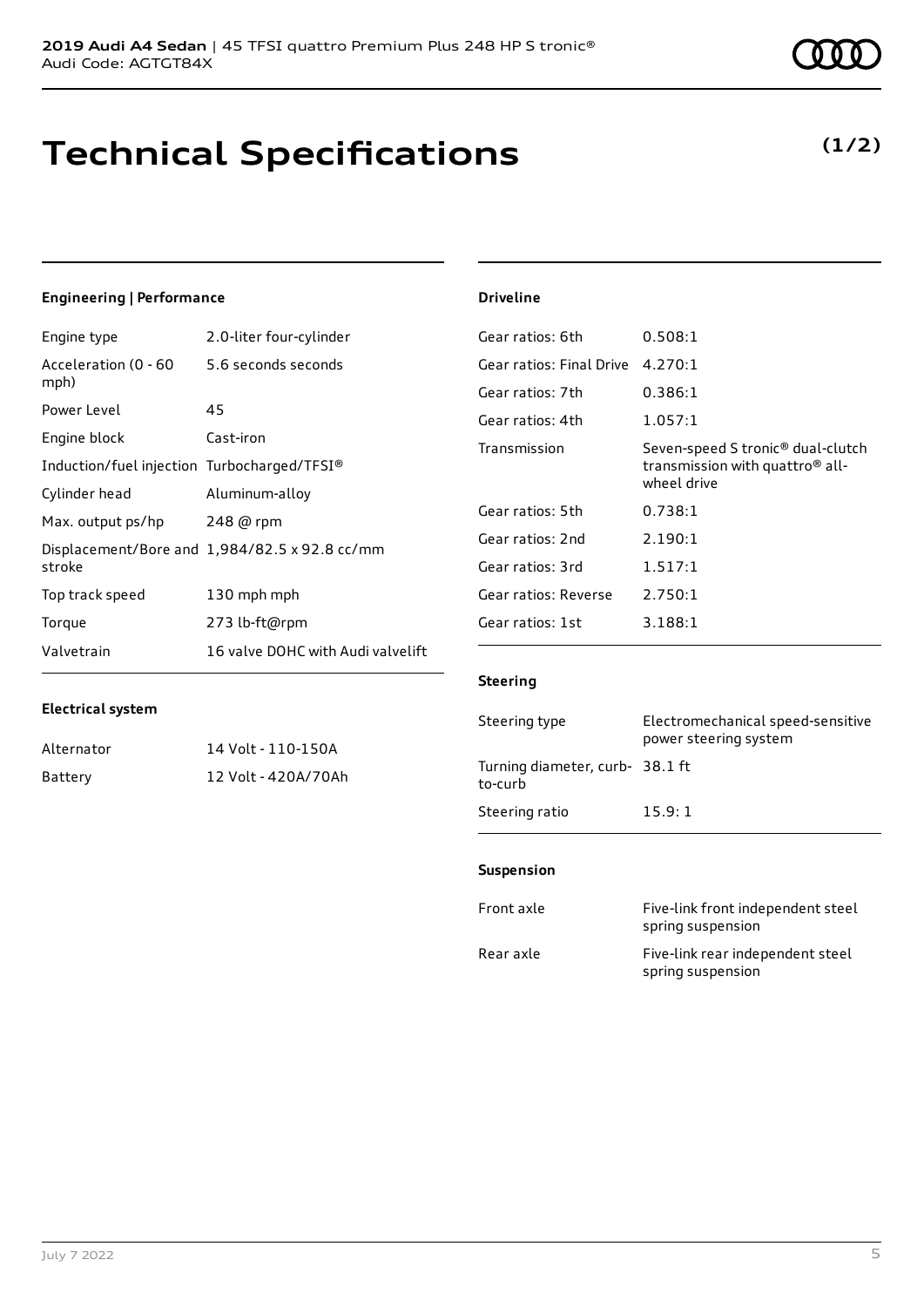## **Technical Specifications**

## **Brake system**

| Front brakes                                                                                                                                     | 13.3 (ventilated disc) in           | Seating capacity                | 5                     |
|--------------------------------------------------------------------------------------------------------------------------------------------------|-------------------------------------|---------------------------------|-----------------------|
| Rear brakes                                                                                                                                      | 13.0 (ventilated disc) in           | Shoulder room, rear             | 54.5 in               |
| Parking brake                                                                                                                                    | Electromechanical                   | Head room with front<br>sunroof | 38.9 in               |
| <b>Body</b>                                                                                                                                      |                                     | Leg room, rear                  | 35.7 in               |
|                                                                                                                                                  |                                     | Shoulder room, front            | 55.9 in               |
| Material<br>Lightweight construction<br>technology - multi-material body<br>construction (steel and aluminum<br>composition) and multistep anti- | Head room with rear<br>sunroof      | 37.4 in                         |                       |
|                                                                                                                                                  | Leg room, front                     | $41.3$ in                       |                       |
|                                                                                                                                                  | corrosion protection                | Cargo volume, rear              | $13.0/-$ cu ft, cu ft |
| Corrosion protection                                                                                                                             | Multistep anti-corrosion protection | seatbacks up/folded             |                       |

### **Warranty | Maintenance**

| Warranty    | 4-Year/50,000 mile Audi New<br>Vehicle Limited Warranty                                  |
|-------------|------------------------------------------------------------------------------------------|
| Maintenance | 12-month/10.00 mile (whichever<br>occurs first) NO CHARGE first<br>scheduled maintenance |

#### **Exterior Measurements**

| Height                           | 56.2 in   |
|----------------------------------|-----------|
| Overall width without<br>mirrors | 72.5 in   |
| Length                           | 186.1 in  |
| Wheelbase                        | 111.0 in  |
| Drag coefficient                 | $0.27$ Cw |
| Overall width with<br>mirrors    | 79.6 in   |
| Track rear                       | 61.2 in   |
| Track front                      | 61.9 in   |
| Curb weight                      | 3,627 lb  |

## **Interior measurements**

| Seating capacity                          | 5                     |
|-------------------------------------------|-----------------------|
| Shoulder room, rear                       | 54.5 in               |
| Head room with front<br>sunroof           | 38.9 in               |
| Leg room, rear                            | 35.7 in               |
| Shoulder room, front                      | 55.9 in               |
| Head room with rear<br>sunroof            | 37.4 in               |
| Leg room, front                           | 41.3 in               |
| Cargo volume, rear<br>seatbacks up/folded | $13.0/-$ cu ft, cu ft |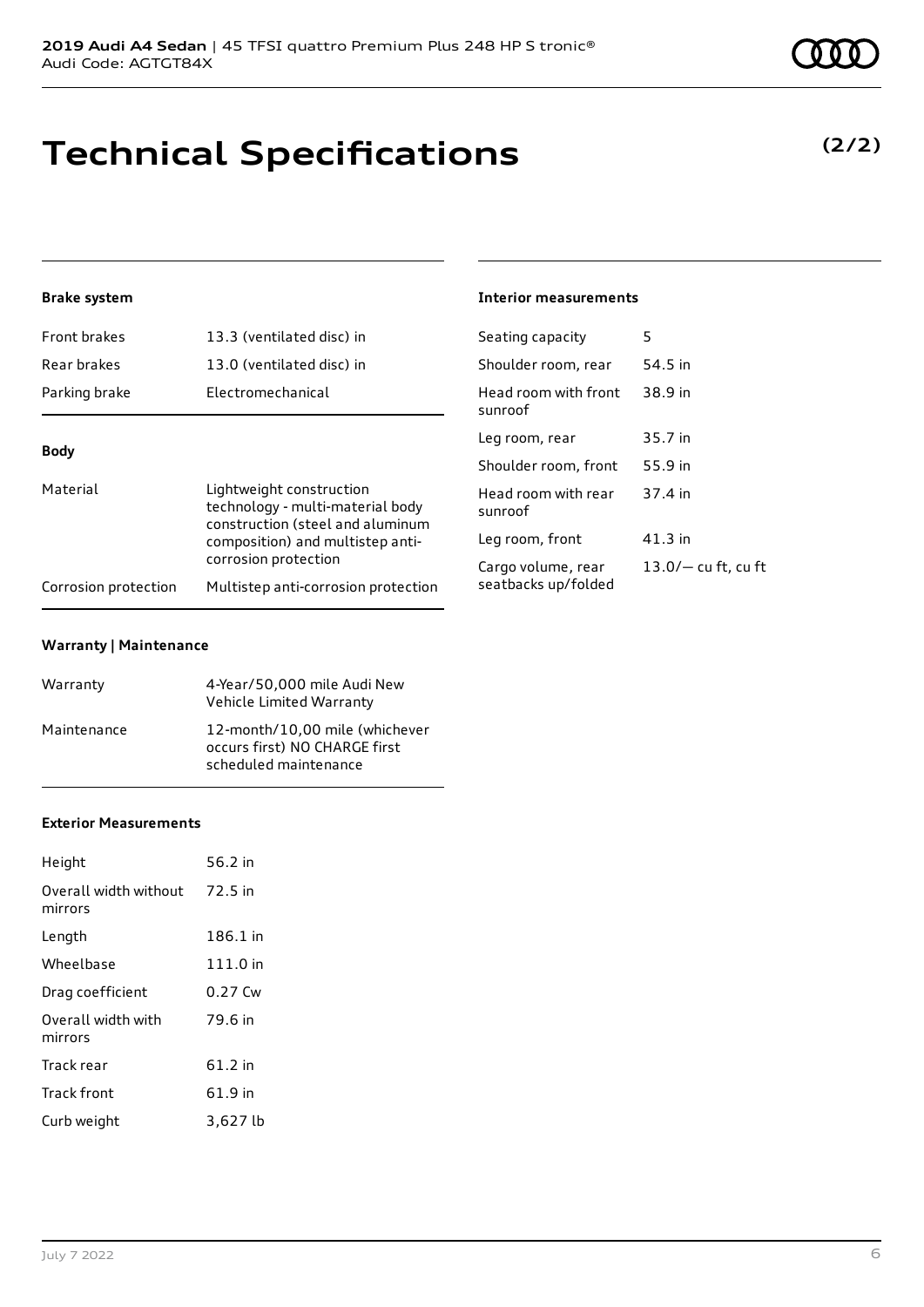# **Contact**

Dealer **Audi Beaverton**

13745 Sw Tualatin Valley Hwy. 97005 Beaverton OR

Phone: +15037186080 FAX: 1111111111

www: [https://www.audibeaverton.com](https://www.audibeaverton.com/)